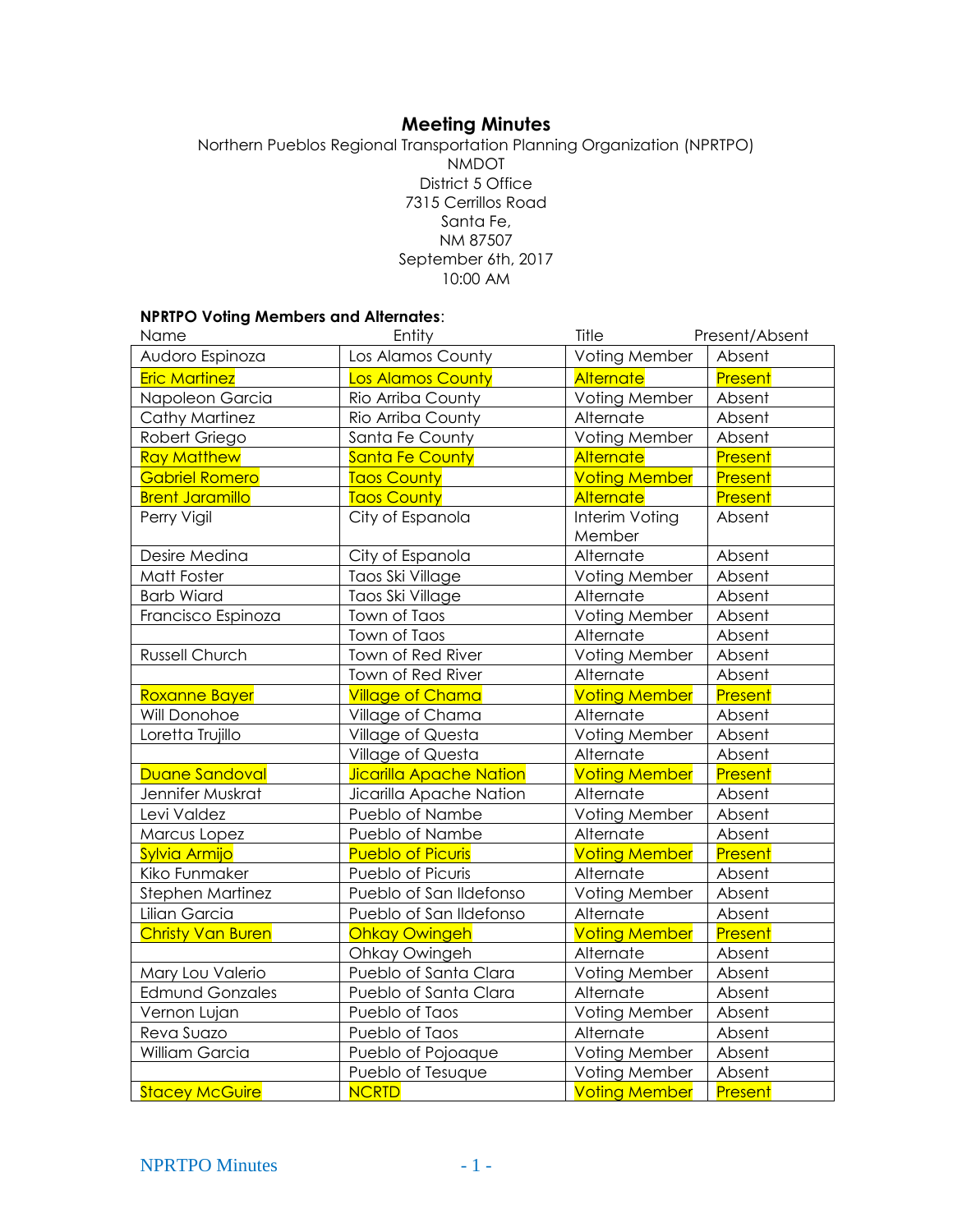# **NCNMEDD/NPRTPO Staff**

| ALLAN AT ALL II   |                |
|-------------------|----------------|
| Dennis T. Salazar | <b>NCNMEDD</b> |
| Eric Ghahate      | <b>NCNMEDD</b> |

## **NMDOT Staff**

| Soamiya Chavez | <b>NMDOT</b> |
|----------------|--------------|
| Stephen Lopez  | NMDOT        |
| Paul Brascher  | NMDOT        |

## **Guest Members**

Larry Joe Navajo DOT Rosilyn Smith Navajo DOT

Candyce O'Donnell Taos County Commissioner Jerry Cannon Gorge Bridge Safety Network Anette Meertens Gorge Bridge Safety Network Luanne Elliott Gorge Bridge Safety Network Margaret \_\_\_\_\_\_\_\_\_\_\_\_\_\_\_\_\_Gorge Bridge Safety Network

## **I. Call Meeting to Order**

The Meeting was called to order at 10:10 a.m. by Chair Stacy McGuire, NCRTD.

## **II. Pledge of Allegiance**

## **III. Welcome and Introductions:**

Individual introductions were conducted by each NPRTPO member and guests.

## **IV. Approval of the Agenda:**

Chair McGuire, called for a motion to approve the agenda

Brent Jaramillo, Taos County, made the motion to approve the agenda; the motion was seconded by Sylvia Armijo, Picuris Pueblo. The motion carried and all voted in favor.

## **V. Approval of the Minutes: (August 2nd, 2017 – NCNMEDD)**

Chair McGuire called for a motion to approve the minutes as submitted.

Brent Jaramillo, Taos County made the motion to approve the minutes as with a friendly amendment adding Taos County Commissioner Candyce O'Donnel as present for the meeting; the motion was seconded by Eric Martinez, Los Alamos County. The motion carried and all voted in favor.

## **VI. Public Comments-5 minutes/person**:

Chair McGuire called for any public comment.

No Public Comments

## **VII. NPRTPO Regional Workplan Amendment**